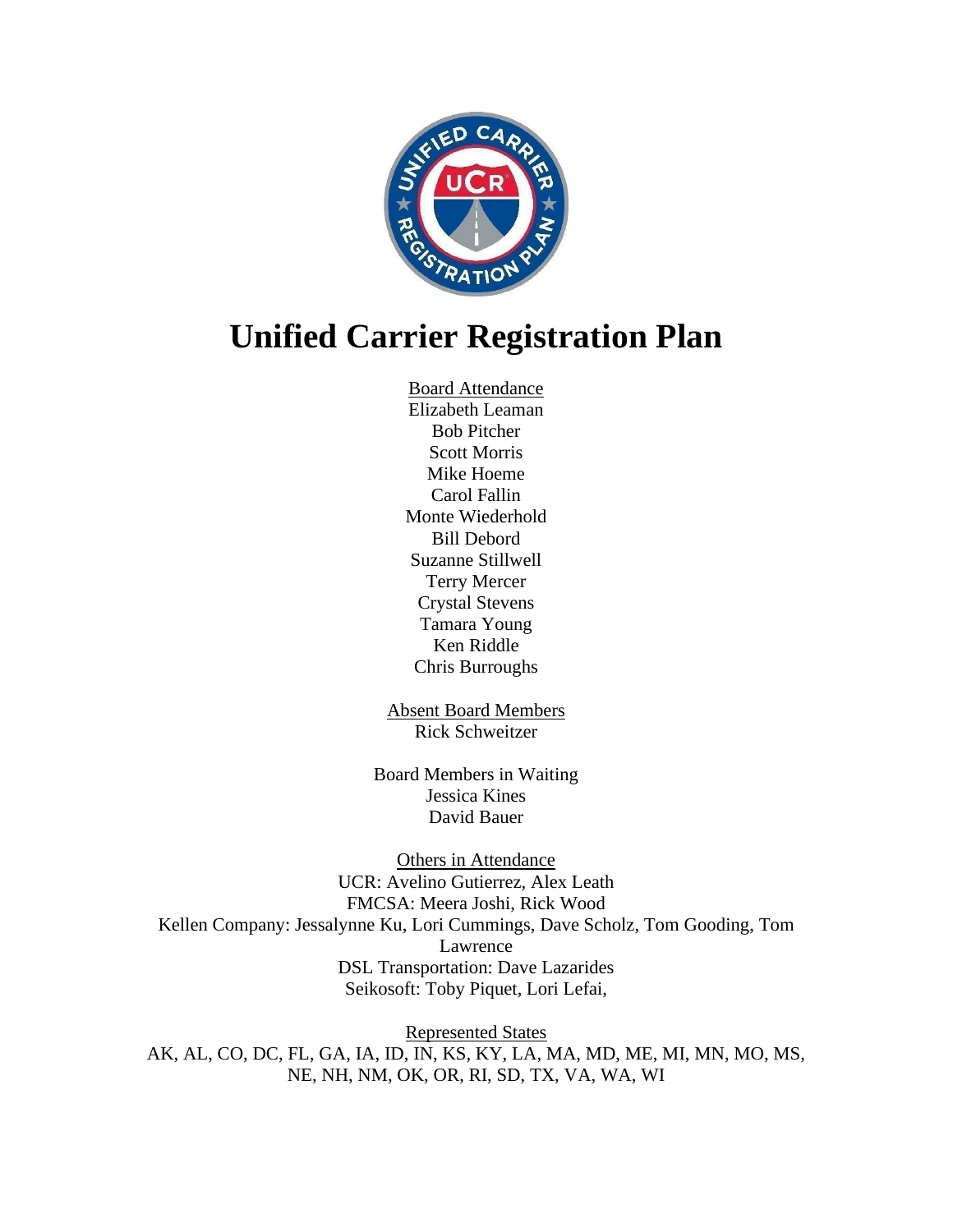### **UNIFIED CARRIER REGISTRATION PLAN BOARD OF DIRECTORS MEETING August 12, 2021**

## **MINUTES**

- **I. Welcome and Call to Order –** Elizabeth Leaman, UCR Board Chair The UCR Board Chair welcomed attendees, called the meeting to order at 12:02 pm ET, called roll for the Board, confirmed the presence of a quorum, and facilitated selfintroductions.
- **II. Verification of Meeting Notice –** Avelino Gutierrez, UCR Executive Director The UCR Executive Director verified publication of the meeting notice on the UCR website and distribution to the UCR contact list via e-mail on August 5, 2021 followed by subsequent publication of the notice in the *Federal Register* on August 9, 2021 in Vol. 86, No. 150, starting on page 43580.
- **III. Review and Approval of Board Agenda** Elizabeth Leaman, UCR Board Chair The Agenda was reviewed, and the Board took action to adopt.

A MOTION was MADE and SECONDED to approve the agenda of the August 12, 2021 Board of Directors Meeting. The MOTION CARRIED.

**IV. Approval of Minutes from the June 8, 2021 UCR Board Meeting** – Elizabeth Leaman, UCR Board Chair

Draft Minutes from the June 8, 2021 UCR Board meeting were reviewed. The Board took action to approve.

A MOTION was MADE and SECONDED to approve the minutes from the June 8, 2021 Board of Directors Meeting with the noted revisions. The MOTION CARRIED.

**V. Report of the Federal Motor Carrier Safety Administration (FMCSA)** – Ken Riddle, FMCSA Representative

The Federal Motor Carrier Safety Administration (FMCSA) introduced Meera Joshi as the new Deputy Administrator. Ms. Joshi addressed the UCR Board of Directors, provided information about her professional qualifications and work history.

- **VI. Updates Concerning UCR Legislation** Elizabeth Leaman, UCR Board Chair The UCR Board Chair called for any updates regarding UCR legislation since the last Board meeting. No updates were provided to the UCR Board of Directors.
- **VII. Chief Legal Officer Report** Alex Leath, UCR Chief Legal Officer The UCR Chief Legal Officer provided an update on the status of the March 2019 data event, noting that this matter has effectively concluded with the Seikosoft dispute resolution. A discussion took place concluding the settlement agreement executed between Seikosoft and UCR resulting from the data event.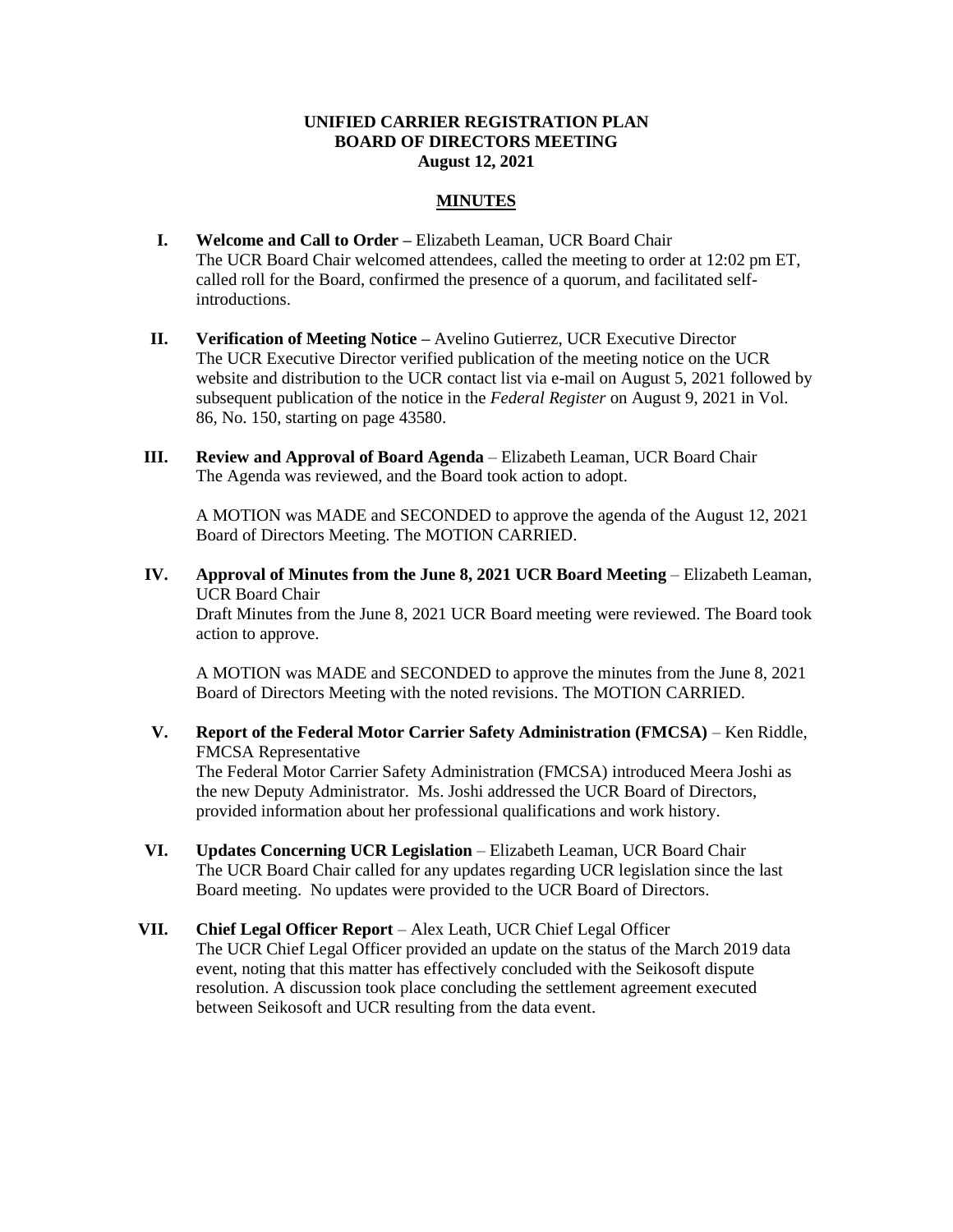**VIII. UCR Pilot Projects 2021/2022** – Avelino Gutierrez, UCR Executive Director and DSL Transportation Services, Inc.

The UCR Executive Director and DSL Transportation Services, Inc. led a discussion regarding the potential pilot projects that UCR may pursue to optimize registration compliance. The Board took action to proceed with all three proposed pilot projects on the terms recommended by the UCR Finance Subcommittee as amended below. The UCR Finance Subcommittee had previously recommended in its July 15, 2021 Finance Subcommittee Meeting that the Board proceed with the pilot projects.

A MOTION was MADE and SECONDED that the Board enter into a contract amendment(s) with Seikosoft for 2 pilot projects, the first for "Unregistered Carriers Domiciled in Non-participating States", and the second for "New Entrants in Nonparticipating States". **The motion was amended to delete DSL Transportation Services, Inc (DSL) as a party to the contract amendment(s) from the first two pilots.** Each of these 2 pilots would be for 1 Full-Time Equivalent staff resource (FTE) for a period of 1 year. The FTEs would be employees of Seikosoft at a fully loaded cost of \$85,000 per FTE and Seikosoft would be responsible for their time, attendance, leave, and discipline and DSL would be responsible for the training and work of these 2 FTEs. It was also recommended that the Board enter a contract amendment with DSL Transportation Services, Inc., for 1 pilot project for "Roadside Violation Audits". This pilot would also be for 1 FTE for a period of 1 year. The FTE for this pilot would be an employee of DSL at a fully loaded cost of \$72,000 per FTE and DSL would be responsible for all aspects of the FTE's employment.

All 3 pilot projects are expected to result in measurable and reportable benefits to the UCR Plan, including increases in compliance rates from motor carriers. Two of the pilot projects will focus on motor carriers in non-participating states. The third project will focus on roadside violation audits in both participating and non-participating states. The MOTION CARRIED with two dissenting votes from Monte Weiderhold and Tamara Young.

**IX. 2022 UCR Planned Meeting Schedule** - Avelino Gutierrez, UCR Executive Director The UCR Executive Director presented the proposed meeting schedule of the Board and the UCR Subcommittees and facilitated a discussion regarding telephonic and in-person meetings in calendar year 2022.

# **X. SUBCOMMITTEE REPORTS**

**Audit Subcommittee** – Mike Hoeme, UCR Audit Subcommittee Chair

**A. State UCR Audit Reports for Registration Year 2020** – Mike Hoeme, UCR Audit Subcommittee Chair The UCR Audit Subcommittee Chair led a discussion regarding the states' obligations to complete audit reports for registration year 2020 by June 1, 2021 and advised that all 41 participating states are now in compliance with the audit requirements for 2020.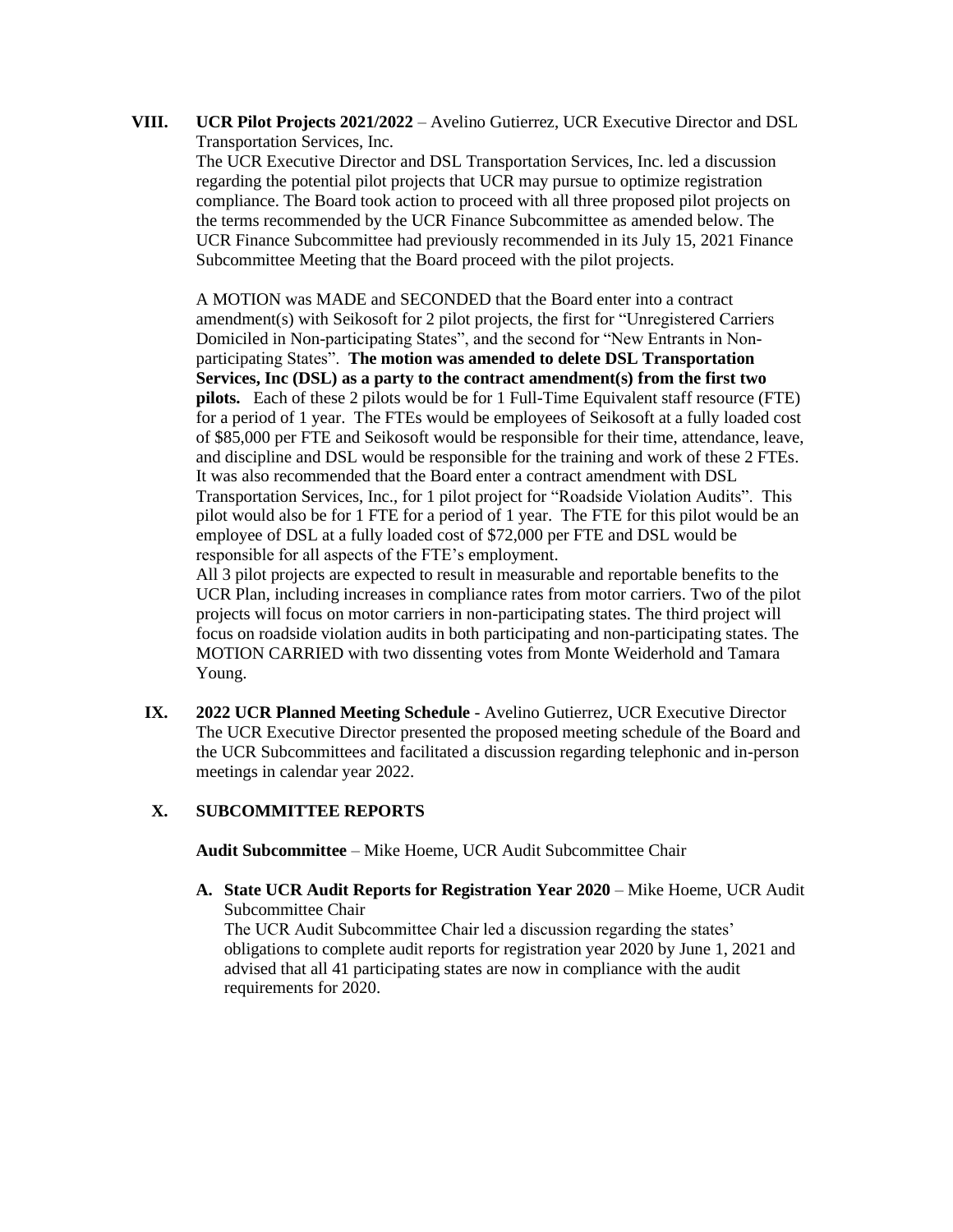**B. Motor Carriers Inspected That Should Have Been (SHB) Cited for Not Having Valid UCR Registration During Recent Roadside Inspections** – Mike Hoeme, UCR Audit Subcommittee Chair

The UCR Audit Subcommittee Chair led a discussion on what a SHB is, where to locate your state's SHBs, and reviewed the states' obligations to follow-up with these motor carriers.

**Finance Subcommittee** – UCR Finance Subcommittee Chair

**A. 2023 Registration Fee Change Recommendation -** Scott Morris, UCR Finance Subcommittee Chair and Dave Scholz, UCR Depository Manager The UCR Finance Subcommittee Chair and the UCR Depository Manager discussed the results of an analysis of actual and forecasted 2021 registration year revenue for the purpose of proposing a fee change recommendation for the 2023 registration year. In addition, the discussion included potential adjustments to the 2023 administrative operating budget that will affect the fee change calculations. The Board took action to recommend a fee change to the Secretary of the U.S. Department of Transportation (US DOT) for the 2023 UCR registration year based, in part, on the adjusted administrative operating budget. The UCR Finance Subcommittee had previously recommended in its July 15, 2021 Finance Subcommittee Meeting that the Board adopt a recommendation containing both fee and administrative operating budget changes to the Secretary of the US DOT for the 2023 registration year.

A MOTION was MADE and SECONDED to adopt the UCR registration fee change recommendation for the 2023 registration year as proposed, and authorize the Board Chair to sign a letter addressed to the USDOT Secretary recommending UCR registration fees, state entitlements, and an administrative operating budget for the UCR Plan for 2023, and for subsequent years, until changed. The MOTION CARRIED.

**B. Maturing of Certificate of Deposit –** Dave Scholz, UCR Depository Manger The UCR Depository Manger provided an update on the CD that had matured earlier in August 2021. The Board took action to reinvest the proceeds. The UCR Finance Subcommittee recommended the Board reinvest \$2,650,000.00 in a CD at the Bank of North Dakota for three months at the prevailing rate of interest at the time of investment.

A MOTION was MADE and SECONDED to reinvest proceeds into a Certificate of Deposit with the Bank of North Dakota for 3 months at a rate of 10 basis points (0.1%). It was further recommended that the Board increase the amount of the investment by \$500,000.00 from \$2,150,000.00 to \$2,650,000.00 with the additional funds moving from the Daily Liquidity Account at SunTrust Bank which is currently earning 5 basis points. The MOTION CARRIED.